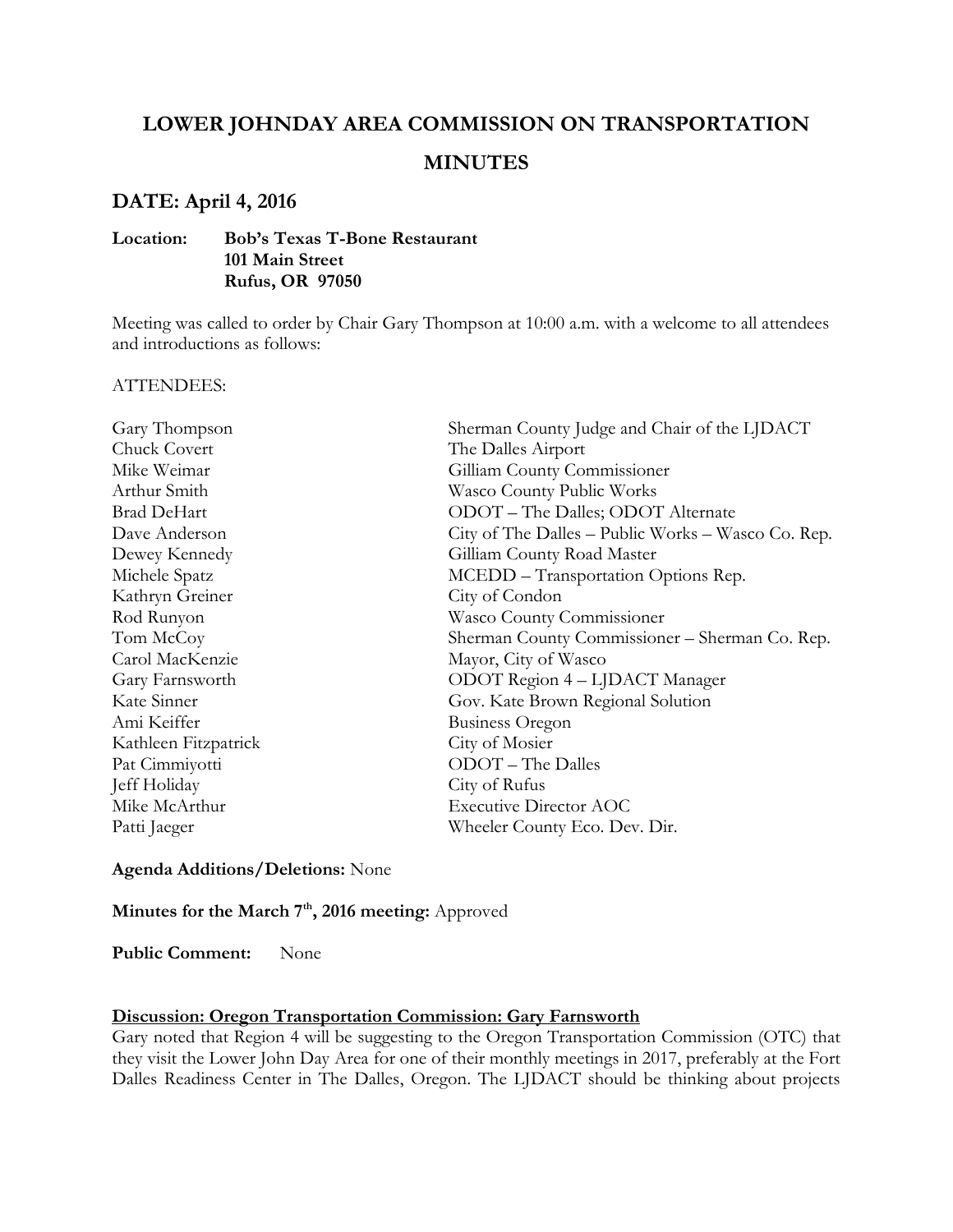that can be showcased to the OTC as well as topics to bring up during the visit. Gary Farnsworth will send out a release as soon as he finds out.

#### **Discussion: STIP 2018-2021 Enhance 150% List – Gary Farnsworth**

Fast Act Handouts.

#### 1. **FAST Act**

- Funding Slide Presentation:
	- a. Shows the breakdown of FAST Act Funding and the breakdown of Fix-It and Enhance funding as well. The apportionments of federal and state funds are 50% to ODOT and 50% to cities and counties. This allows for the FAST Act to be a more stable funding program unlike previous years. Funding to local governments looks at annual highway funding made available to local jurisdictions. Local Bridge Program and the STP Working Agreement that provides funding to cities, counties and small MPOs will both increase. Funding increases will allow for local governments to invest in additional bike/ped projects. The National Highway Freight Network slide is where much of ODOT's funding will be for freight projects. The Oregon Freight Plan will identify and address major freight mobility challenges. With the gas tax revenues coming in stronger than anticipated the OTC added \$120 million to Fix-It projects in October 2015. ODOT added a variety of funding sources including leftover JTA funds from a project in Sherman County, extra funding from an Enhance project in Central Oregon, FAST Act freight money, and other FAST Act funds and created a pool of about \$70 million. This created the proposed list of projects for ODOT. LJDACT projects are: two I-84 Cable Barrier projects. Fix-It gets \$77 million in overall funding with \$35 million going directly to Seismic projects and \$5 million to ADA ramp projects. Enhance gets \$5 million for Non-Highway projects. Freight gets an overall \$49 million. Strategic investment gets \$25 million overall. A lot of the Statewide Transportation Improvement Program money is used to pay debt service to previous programs for the last decade or so.

**Dave Anderson:** Will the Fix-It money be allocated to ODOT or will there other programs be able to compete?

**Gary Farnsworth:** Yes, it will still be under ODOT. The Fix-It program list (handout) is looking at 150% for 2018-21. The Fix-It funds could potentially be used for the FAST Act freight mobility grant program called *FAST LANE*. Expecting an annual call for the *FAST LANE* program.

**Brad DeHart:** There is also the ARTS program, all roads safety program, is being used for any jurisdictional roads. It is a smaller funding base within Fix-It but is still available for projects, and prioritized by ODOT.

## 1. **FLAP – Gary Farnsworth**

Handout: provides information on Federal Lands Access Program for this upcoming call for projects.

FLAP for Oregon is administered out of the FHWA Western Federal Lands Office in Vancouver. The Region 4 manager, Bob Bryant, is the statewide ODOT Representative for the FLAP board. The AOC Representative is Emily Ackland. They gather with BLM, Forest Service, Army Core, and any other federal agencies that actually owns and manages land in Oregon to decide which projects to fund. There will be a call for projects starting at the beginning of April and the deadline is July 1st. The call for projects will be broad. ODOT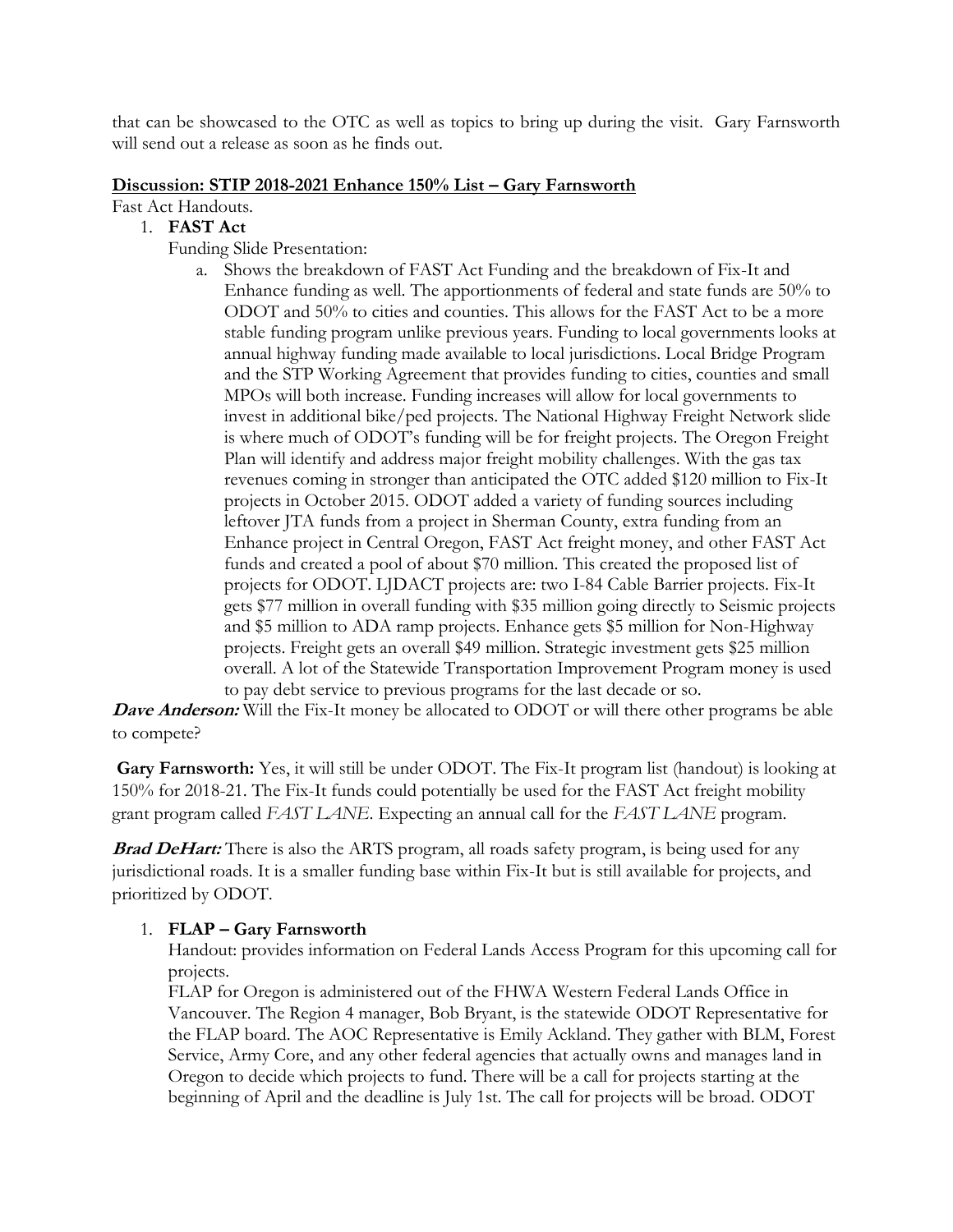does a lot of helping out on program funds going to local jurisdictions. ODOT's Brad DeHart, Gary Farnsworth, Pat Fisher and Daryl Newton will help local governments to put applications/proposals together for FLAP.

## 2. **Enhance – Gary Farnsworth**

Handouts:

2018-21 ENHANCE PROPOSALS – REGION 4 Staff DRAFT STRAW RANK - Just projects for the Lower John Day ACT with their ratings and comments listed.

2018-21 ENHANCE PROPOSALS – REGION 4 Staff DRAFT STRAW RANK - Projects for the whole Region 4 area with their rankings and comments.

Shortly after the March meeting, Gary Farnsworth sent out an email to most of the voting membership with guidelines for reviewing each application. Two members gave feedback to the list of projects. Peter Mitchell said that the rankings over all looked good and Michele Spatz commented that the Bus Shelter Project should be categorized as a high priority and that the Mosier Project should use some leverage in order to get funded above other projects.

## **ACTION:**

Motion: To approve the Enhance Proposals as amended by LJDACT Member Feedback changes that were submitted.

Moved: Michele Spatz

Seconded: Rod Runyon

Discussion:

**Brad DeHart –** Regarding Bus Shelter proposal, was just curious as to what you were using reasoning to elevate the shelters on the environmental perspective.

**Michele Spatz -** The impact of the buses being set outside of the facility. They are exposed to the elements year around and I think it would serve a good purpose to have those vehicles sheltered so that they would be less damaged to the elements. It would extend the bus life and it is such a small change but it will have value down the road.

Vote: Unanimous

## 3. **Super Act Meeting in May – Gary Farnsworth**

At least two representatives from each ACT to represent the entire group on May 12<sup>th</sup>. Everyone is welcome to come to the Super ACT meeting in Bend.

**Dave Anderson:** Would the proponents present again?

**Gary Farnsworth:** No but they will be called upon for questions and to clarify their points.

## **ACTION:**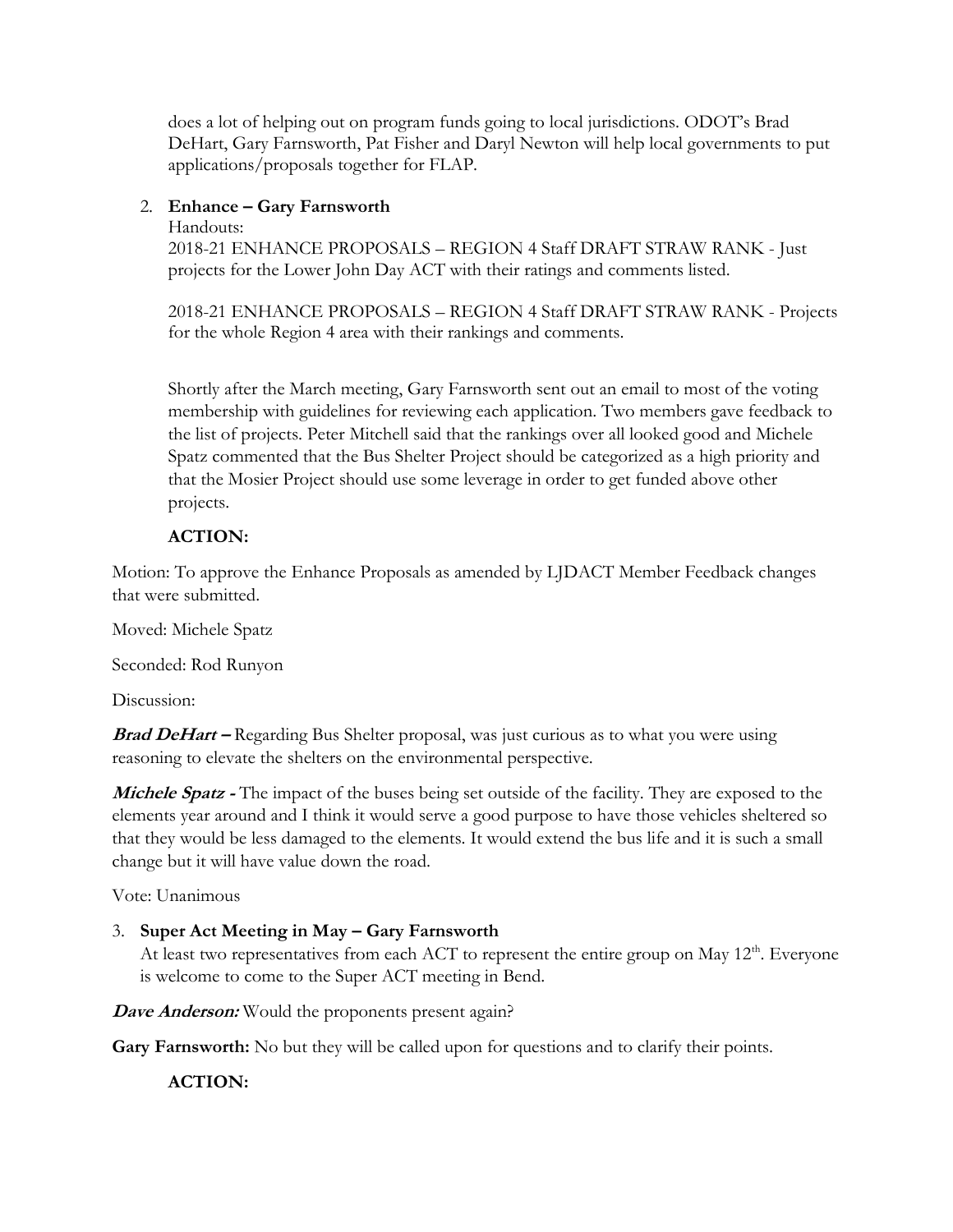Motion: Gary Thompson and Mike Weimar to represent LJDACT at the Super Act meeting.

Moved: Dave Anderson

Seconded: Michele Spatz

Vote: Unanimous

## 4. **Fix-It – Gary Farnsworth**

Informational handout. There will be more information presented in the next LJDACT Meeting in June.

**Brad DeHart:** incorrectly included the Fish Passage and OPS Traffic/Safety Projects for Crook County, which is not in Region 4.

## **Discussion: ConnectOR VI Presentations and Ranking: ALL**

Spreadsheet (front and back): ConnectOregon VI Region 4 Review Matrix

Two applications received from LJDACT, both out of the City of The Dalles. Email sent out to all applicants statewide with links to the score guide and reviews.

**Gary Thompson:** Why are there no comments for The Dalles Airport Taxiway A rehabilitation from the Regional Solutions Team?

**Gary Farnsworth/Kate Sinner:** That is because the Team did not feel that the application did not meet the original priority.

Brad DeHart: Not all the comments are from RST, most are from the Modal Committee as well.

# 5. **Presentations – Dave Anderson and Chuck Covert**

# **The Dalles Gorge Hub Project – Dave Anderson**

**Dave Anderson:** bike/ped support facility. A place for people to go and have services provided to them. It will be constructed within an existing park area, so we weren't starting with all new constructions. The funding there was a contribution for one hub out of the six hubs proposed in the Gorge. Ready for the final design completion. The site is located across from the downtown business community which would help bring people into the downtown area.

Kate Sinner: For the Regional Solution's perspective it was one of the business clusters that we want to support is tourism and recreation. So that was why we felt comfortable supporting this project.

**Michele Spatz**: I was surprised that there was no comment stating statewide significance because it is part of the Columbia State Highway trail system.

**Gary Farnsworth:** We (LJDACT) could add more to the comments/highlights to make a bigger priority.

# **Airport Taxiway A rehabilitation Project – Chuck Covert**

**Chuck Covert:** This is the final phase of the airport taxiway projects at The Dalles airport. We reconstructed the major runway and reconstructed both ends of the taxiway as part the projects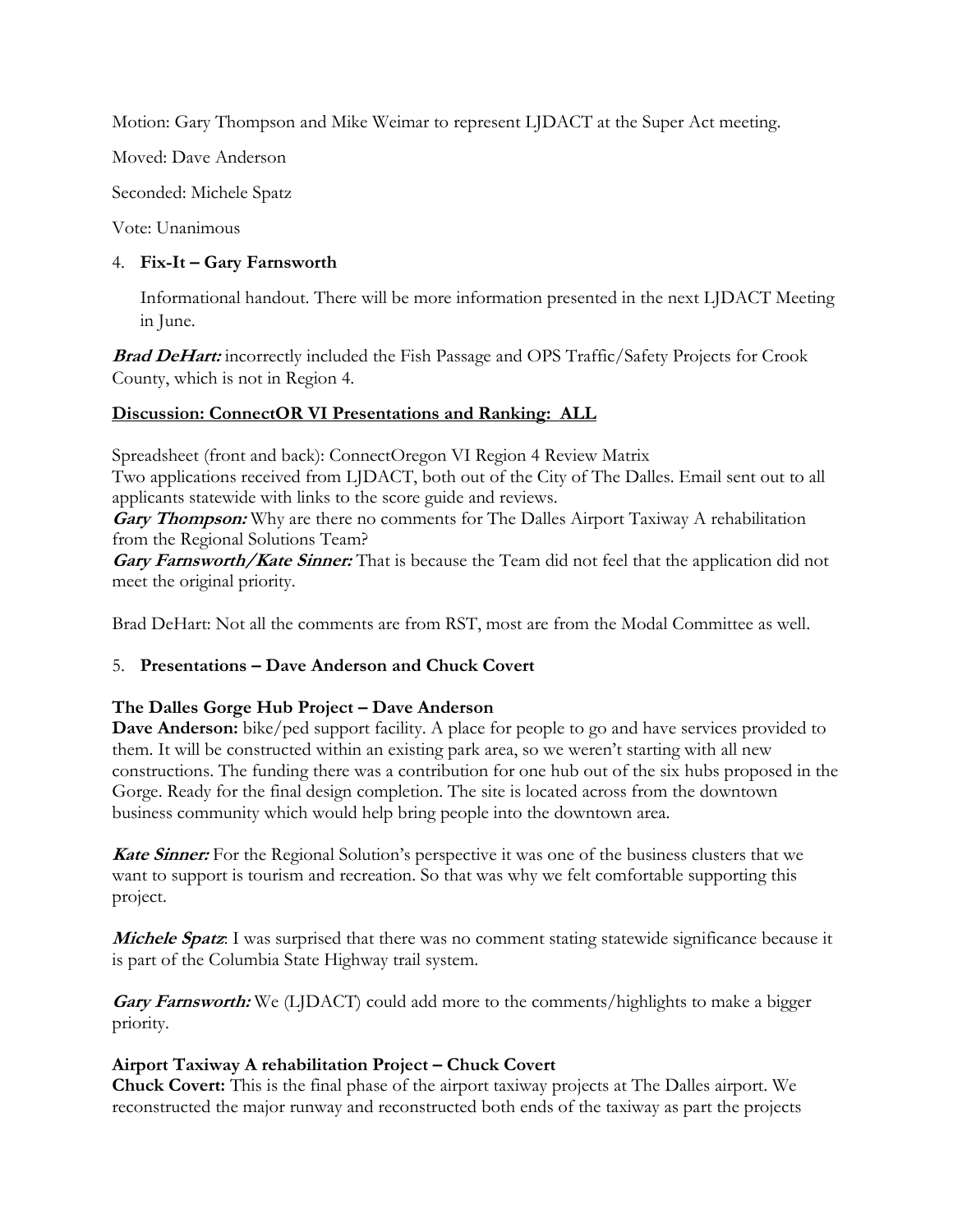needed to be completed in order to be in conjunction with the FAA. Without completing this project the FAA will not give any more funds to other projects. We scored very low, not because of the project, but because of the application we submitted. The other issue with this project is that the FAA is if they get all their appropriations this year we get a partial funding, but they do not know when or if they will get their appropriations and so we may have to find a way to come up with the whole ten percent cost of the project in order to finish it.

**Gary Farnsworth:** This is the benefit of the Review Committees. It doesn't hurt to show benefits that the reviewers have not looked at. If there's something in writing it will get into the materials that go with the representatives for presenting at Super ACT.

#### **Project Updates/Roundtable – Chair Thompson/All**

- 6. **Kate Sinner:** The Governor's Transportation Panel is leading to a lot of dialogue about preparing for a 2017 transportation package. It will be a very inclusive process this time around.
- 7. **Michele Spatz:** Is currently working on the updates for the Hood River, Wasco, and Sherman County Coordinative Human Services Transportation Plan. There's a public survey that's out until April 8th.
- 8. **Pat Cimmiyotti:** On the maintenance side, we are doing four chip seals this year: HWY 206 in Maupin mileposts 35 to 18, HWY 197 mileposts 61 to 57, HWY 216 mileposts 17 to Junction of 197, Wheeler County FLAP Rowe Creek Rd, and completing the Maupin realignment section.
- 9. **Dave Anderson:** The City of The Dalles received a TDM Grant for the city's transportations plans. The 2nd public information meeting is scheduled for April 26th. The scope of work for the plans has been expanded as ODOT approached us with more funding to look at the fix round transit study. Everything will be done by the end of this calendar year, 2016. The Dalles has provided a website link on their city web page to give more information to those interested.
- 10. **Brad DeHart:** Construction and Project Development The Dalles Fifteen Mile Creek Pavement Restoration Project in The Dalles – the construction of the bridge is still ongoing. They set the last girders last week and still planning on having that project wrapped up in June.

Morrow to Madras Passing Lane Project – the contractor is to start paving later this week, hopefully near the Grass Valley end. They plan on getting that done in a couple of months. Pavement Preservation and Median Barrier Replacement Project I-84 to Mosier and The Dalles – Is scheduled to start up with construction this month, the exact date is unknown as of right now. They will start with the median barrier replacement around Mosier and then work east from there.

Project Development:

Seismic Retro Fit Project – placement on HWY 97.

Chip Seal – HWY 97 Biggs Junction and about 6 miles up the canyon.

Solilo Park Safe Access – reconstruction of the crossing into the Solilo Park is still on track and ODOT is looking at construction in the spring of 2017.

Three Mile Creek Culvert Replacement – taking out the box culvert that's underneath the bridge we are building right now. That's still on track for removal next summer.